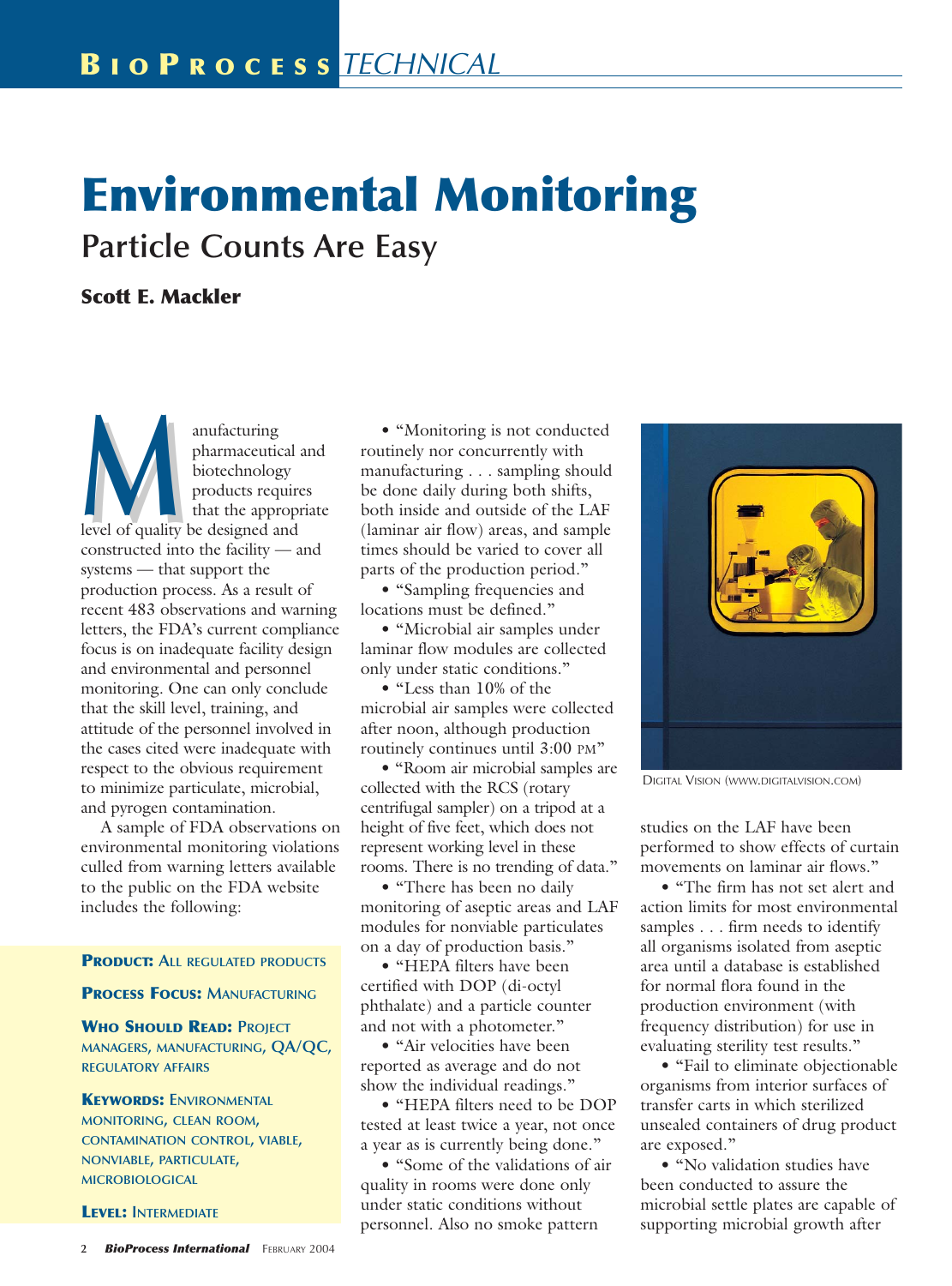the stated three-hour exposure time in Class 100 rooms."

• "Class 10,000 areas have a viable limit of 1.4 CFU (colony forming units)."

• "The quality control unit did not assure that adequate systems and controls were in place to monitor the functioning of, and to detect malfunctions of, the air handling systems used to control and assure aseptic conditions in aseptic manufacturing areas."

How do those types of situations develop? Whereas from time to time the European Union may provide some specific recommendations for meeting cGMPs, the FDA normally does not dictate how a specific outcome is to be achieved.

A classic example comes to mind when considering the number of unidirectional flow aseptic fill cleanrooms that, once built, have proven unable to meet validation requirements. In most of those situations, the aseptic fill application was treated as if it were simply a Class 100 particle count requirement without regard for the critically important airflow patterns required to ensure that exposed products and components are protected from contamination. Aseptic processing operations must be performed within separate, defined areas to prevent microbial and/or cross contamination.

## **MONITORING AND SURVEILLANCE**

Nonviable particulate and viable microbiological surveillance are used to evaluate the design and control of a cGMP-manufacturing environment. The nonviable particulate monitoring program is used to verify the maintenance of air classifications called for in a facility design. Particulate monitoring should be performed routinely using statistical sampling procedures that are appropriate for each individual room, piece of equipment, and process.

In general, a comprehensive environmental monitoring program should include scheduled monitoring of airborne viable and nonviable particulates; pressure

**Table 1:** Comparing airborne viable limits among various nonviable air classification levels

| <b>Authority</b>                                                                            | ISO <sub>8</sub> | ISO <sub>7</sub> | ISO <sub>5</sub> |
|---------------------------------------------------------------------------------------------|------------------|------------------|------------------|
|                                                                                             | (Class 100,000)  | (Class 10,000)   | (Class 100)      |
| FDA CDER June 1987 aseptic<br>processing guidelines cfu/10 ft <sup>3</sup>                  | 25               |                  | <1               |
| Draft USP <1116>, February 1997<br>"Microbiology" cfu/ft <sup>3</sup> (cfu/m <sup>3</sup> ) | 2.5              | < 0.5            | < 0.1            |
|                                                                                             | (< 100)          | (<20)            | (<3)             |
| EC Annex 1, 1997 cfu/m <sup>3</sup> (cfu/10 ft <sup>3</sup> )                               | 100              | 10               | <1               |
|                                                                                             | (30)             | (3)              | (0.3)            |

differentials; direction of air flow; temperature and humidity; and surface microbial contaminants on personnel and equipment, work tables, floors, and walls. Some companies are beginning to monitor chemical contamination (airborne molecular contamination involving, for example, sulfuric oxides, nitrous oxides, ozone, and volatile organic compounds) and site-specific contaminants (such as chlorine, organophosphates, and ammonia) when and where such concerns exist.

Properly designed, controlled, and maintained HVAC systems, along with appropriate facility monitoring systems, are crucial for demonstrating and maintaining control. Facility monitors must rapidly detect and record any change that might lead to a compromised environment, and the monitoring system must alert personnel of such changes immediately.

Airborne nonviables should be monitored and controlled in all critical and controlled environments. Viables monitoring should be frequent, and in aseptic areas the

personnel should be routinely monitored as well. Typical microbial flora should be identified and the resulting records input into a historical database for trend analysis. Alert and action levels are developed based on the resulting trends and product protection requirements. Definitive procedures for investigating contamination events must be developed.

Allowable airborne viable counts vary with air classification and among the different regulatory agencies. An environmental monitoring program should include routine testing of critical process support services including clean, dry compressed air; gases; and process water (RO/DI, USP water, and WFI).

Air and surfaces in critical areas should be monitored for particulate quality daily during all production shifts because shedding by personnel is typically the primary source of contamination. Table 1 lists airborne viable limits compared with various air (nonviable) classification levels. It is not meant to imply any relationship between these two metrics, however,

Table 2: Comparing ISO 14644 with FS-209E: equivalence is almost exact at 0.5 µm but differs somewhat at other particle sizes.

| <b>ISO</b><br>Maximum concentration limits (particles/ $m3$ air) for particles<br>equal to and larger than the considered sizes shown below<br><b>Classification</b> |             |                |             |                | FS-         |             |           |
|----------------------------------------------------------------------------------------------------------------------------------------------------------------------|-------------|----------------|-------------|----------------|-------------|-------------|-----------|
| <b>Number</b>                                                                                                                                                        | $0.1 \mu m$ | $0.2 \mu m$    | $0.3 \mu m$ | $0.5 \mu m$    | $1.0 \mu m$ | $5.0 \mu m$ | 209E      |
| Class 1                                                                                                                                                              | 10          | $\overline{2}$ |             |                |             |             |           |
| Class 2                                                                                                                                                              | 100         | 24             | 10          | $\overline{4}$ |             |             |           |
| Class 3                                                                                                                                                              | 1000        | 237            | 102         | 35             | 8           |             |           |
| Class 4                                                                                                                                                              | 10,000      | 2370           | 1020        | 352            | 83          |             | 10        |
| Class 5                                                                                                                                                              | 100,000     | 23,700         | 10,200      | 3520           | 832         | 29          | 100       |
| Class 6                                                                                                                                                              | 1,000,000   | 237,000        | 102,000     | 35,200         | 8320        | 293         | 1000      |
| Class <sub>7</sub>                                                                                                                                                   |             |                |             | 352,000        | 83,200      | 2930        | 10,000    |
| Class 8                                                                                                                                                              |             |                |             | 3,520,000      | 832,000     | 29,300      | 1.000.000 |
| Class 9                                                                                                                                                              |             |                |             | 35,200,000     | 8,320,000   | 293,000     |           |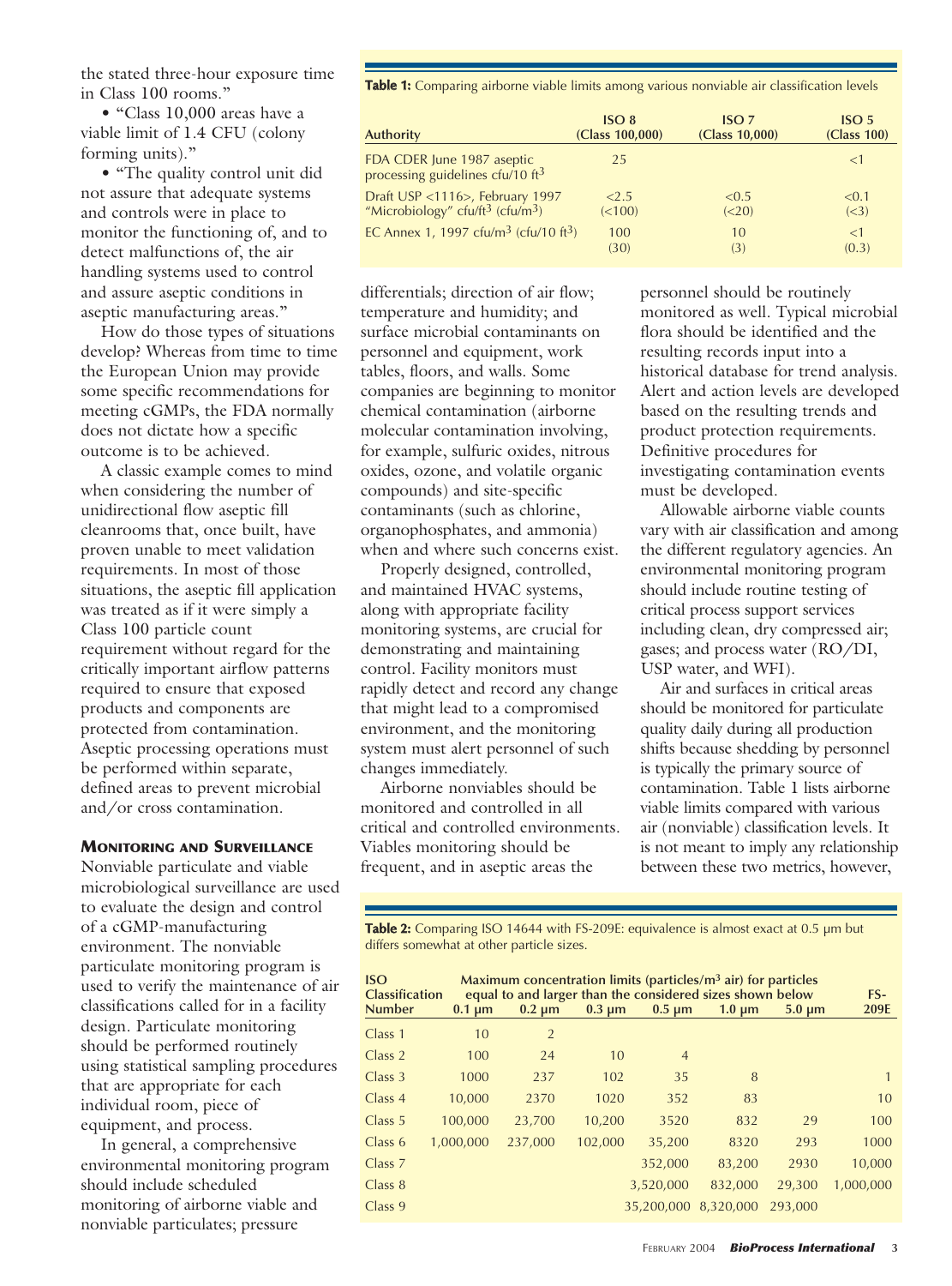**Table 3:** European Union airborne particulate classifications

| <b>AT REST</b>       |             |           | <b>IN OPERATION</b>                                             |             |  |
|----------------------|-------------|-----------|-----------------------------------------------------------------|-------------|--|
| <b>Room</b><br>Grade | $0.5 \mu m$ | $5 \mu m$ | Maximum permitted particles per $m^3$ ( $\geq$ )<br>$0.5 \mu m$ | $5 \mu m$   |  |
| $\overline{A}$       | 3500        |           | 3500                                                            |             |  |
| B                    | 3500        |           | 350,000                                                         | 2000        |  |
|                      | 350,000     | 2000      | 3,500,000                                                       | 20,000      |  |
| D                    | 3,500,000   | 20,000    | not defined                                                     | not defined |  |

**As with FS-209E, the ISO documents SHOULD NOT be misunderstood as conferring cGMP conformance on aseptically processed products.** O

because generally no good correlation can be made between airborne particulates and microorganisms.

## **INTERNATIONAL STANDARDS ORGANIZATION RULES**

On 29 November 2001, the US General Services Administration (GSA) officially announced that Federal Standard 209E (FS-209E), "Airborne Particulate Cleanliness Classes in Cleanrooms and Clean Zones," had been canceled and is now superseded by the ISO standards for cleanrooms and associated controlled environments: ISO14644-1, "Classification of Air

Cleanliness," and ISO 14644-2, "Specifications for Testing and Monitoring to Prove Continued Compliance with ISO 14644-1."

The GSA action resulted from a recommendation made by IEST Working Group CC-100 to "sunset" Federal Standard 209E in favor of the ISO documents. FS-209E was a very useful standard that defined the minimum acceptable criteria for US government contracts across virtually all industries. It had become widely accepted for use in private contracting as well and served as the de facto key reference to consult when quantifying the particulate cleanliness of a clean space. The ISO documents are equally useful and should serve to promote global industrial harmonization for cleanroom cleanliness classification.

Table 2 compares the standards. The class designations have changed from FS-209E to ISO 14644-1. Along with an obvious change to the metric measures for air volume, ISO 14644-1 adds three additional classes: two cleaner than Class 1 and one dirtier than Class 100,000.

ISO also forces the contractual partners to specify the particle size of interest and the state of cleanroom occupancy for certification: "as-built" (a completed

**Table 4:** Recommended microbial monitoring limits in operation (European Union)

| Air<br>ctu/m <sup>3</sup> | 90-mm settle plate<br>cfu/4 hours | 55-mm contact plate<br>cfu/plate | <b>Glove Print</b><br>cfu/glove |
|---------------------------|-----------------------------------|----------------------------------|---------------------------------|
| <1                        | $<$ 1                             | $<$ 1                            | $\leq$                          |
| 10                        | 5                                 | 5                                |                                 |
| 100                       | 50                                | 25                               |                                 |
| 200                       | 100                               | 50                               |                                 |
|                           |                                   |                                  |                                 |

room with all services connected and functional, but without production equipment or personnel), "at-rest" (a condition in which all services are connected, all equipment is installed and operating in an agreed manner, but no personnel are present), or "operational" (all equipment is installed and functioning to an agreed level, and a specified number of personnel are present working to a certain procedure).

Particle count tests for classifications less than or equal to ISO 5 will be required every six months. For classifications greater than ISO 5, testing will be required every 12 months. Air pressure differences as well as airflow recertification for all classes will be required every 12 months. And further, installed filter leakage for all classes is recommended every 24 months, as is containment leakage testing, recovery testing, and airflow visualization. Intervals between retests can be extended provided that frequent, periodic monitoring of the working environment is performed and demonstrates conclusively that effective controls exist.

As with FS-209E, the ISO documents should not be misunderstood as conferring cGMP conformance on aseptically processed products. There is no change in the FDA regulations and guidance. Inherent to the ISO documents is the recognition that minimum requirements do not constitute a universally applicable "one size fits all" solution. Neither FS-209E nor ISO 14644 provides all the information needed for developing a protocol to qualify an HVAC system.

For aseptic processing, clean area classification should not be based only on the nominal test grid locations prescribed by 14644-2 (which typically calls for fewer initial testing points than did FS-209E). Consider as well various locations carefully chosen for the risk each poses to the operation and the product and also microbiological monitoring data obtained from those and other appropriate locations in each critical area.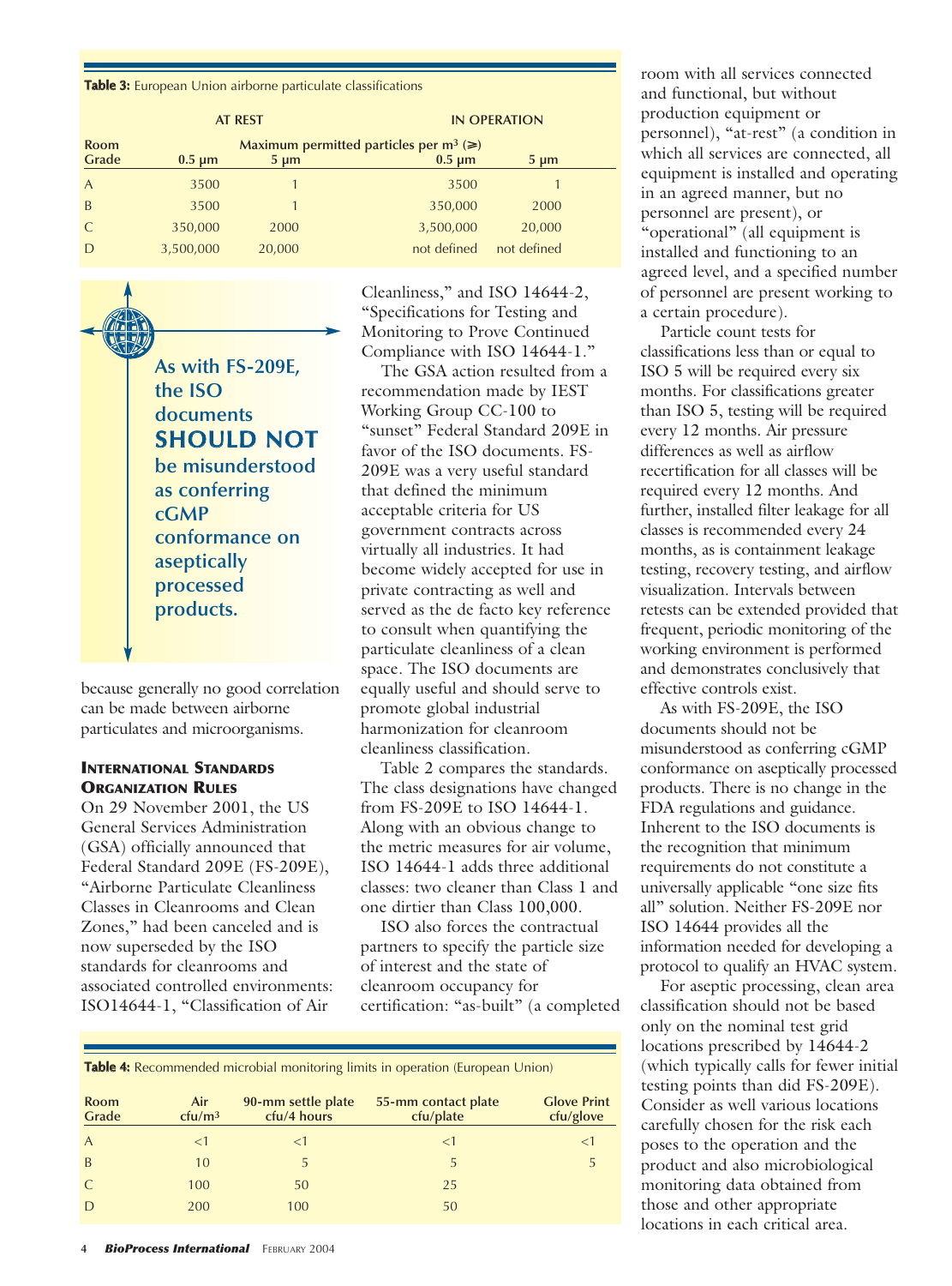An environmental monitoring program that emphasizes a risk-based approach and provides the impetus for review of trends will contribute significantly to demonstrating facility control. Rather than using solely a grid-like approach to identifying sample locations throughout a processing facility, effective environmental monitoring programs will identify sample locations based on careful risk analysis. The choice of sampling locations and associated frequency of sampling should reflect an understanding of the locations' relationship to the overall operations being performed in the facility. Manufacturers that pay proper attention to surveying locations of highest potential hazard to the product can best detect potentially significant contamination vectors. Otherwise, an emerging or existing contamination route could be overlooked, delaying detection of problems.

Particulate and microbiological methods used to support an environmental monitoring program are expected to be reliable and to include provisions for significant sample sizes that provide an accurate representation of airborne particulates and microorganisms. Environmental monitoring SOPs should identify each sampling location and list sampling frequency, timing (e.g., during operation or at end of process), and technique; equipment tested; action and alert levels; and corrective plans for when those action and alert levels are exceeded. Review and trend results periodically. Periodic reassessment of your sampling plans is a good idea, too.

The FDA's aseptic processing guideline discusses locations for monitoring nonviable particulates and states that samples should be taken "not more than one foot away from the worksite and upstream of the airflow during filling/closing operations." Measurement of airflow velocity is a requirement of both US and EU authorities. Both describe the proper sweeping action of the air away from the critical point of fill but leave sample locations for airflow velocity to each individual company

Table 5: USP guidelines for surface microbial cleanliness (cfu/contact plate)

| <b>Personnel Cleanliness</b> |               |                 |                            |  |  |
|------------------------------|---------------|-----------------|----------------------------|--|--|
| <b>Classification</b>        | <b>Gloves</b> | <b>Clothing</b> | <b>Surface Cleanliness</b> |  |  |
| ISO <sub>5</sub>             | 3             | $\mathcal{L}$   | 3 (including floors)       |  |  |
| ISO <sub>7</sub>             | 10            | 20.             | 10 (floors)                |  |  |

**Table 6:** Air classifications from PQRI based on data measured in the vicinity of exposed articles during periods of activity. Alternative biological standards may be established where justified by the nature of the operation. Use of settling plates is optional. Samples from class 100 environments should normally yield no biological contaminants.

| Clean Area<br><b>Classification</b> | <b>ISO</b><br><b>Designation</b> | $>0.5$ -µm<br>Particles/m <sup>3</sup> | Microbiological<br><b>Action Levels</b><br>ctu/m <sup>3</sup> | Microbiological<br><b>Settling Plates</b><br><b>Action Levels</b><br>$(90-mm, cfu/4 hrs.)$ |
|-------------------------------------|----------------------------------|----------------------------------------|---------------------------------------------------------------|--------------------------------------------------------------------------------------------|
| 100                                 | 5                                | 3520                                   |                                                               |                                                                                            |
| 1000                                | 6                                | 35,200                                 |                                                               | 3                                                                                          |
| 10,000                              |                                  | 352,000                                | 10                                                            | 5                                                                                          |
| 100,000                             | 8                                | 3,520,000                              | 100                                                           | 50                                                                                         |

to implement based on the operations being performed within a critical area. The control of airflow velocity demonstrated by a suitable and appropriate unidirectional flow of air that "washes" surfaces within each critical zone is essential for proper performance and more important than any superimposed velocity value.

#### **IN THE EUROPEAN UNION**

European inspectors want to see a program of monitoring in which ventilation systems are running and other equipment is present "in an operational condition." EU authorities also require monitoring at both the 0.5-µm and 5.0-µm threshold levels. The apparent rationale for monitoring at the 5.0-µm level is based on a premise that microbiological contamination in classified environments exists in conjunction with larger particles.

Table 3 provides the EU airborne particulate classifications. Just to make life interesting, no direct correlation can be made between these EU particulate classifications and the ISO standard — although the numbers are very close except in the case of the 5.0-µm particles, for which the European Union is clearly more stringent (1 particle per cubic meter compared with 29/m<sup>3</sup> for ISO Grade 5).

## **DEFINITIONS AND ACRONYMS**

**483:** FDA form 483, which is used to report inspectional observations suggesting noncompliance with regulatory guidelines

**cGMP:** current good manufacturing practice

**HVAC:** heating, ventilation, and air conditioning

**ISO:** International Standards **Organization** 

**RO/DI:** reverse-osmosis, deionized water

**USP:** United States Pharmacopeial Convention, Inc.

**WFI:** water for injection

The EC guide states the following: "A continuous measurement system should be used for monitoring the concentration of particles in the grade A zone and is recommended for the surrounding grade B areas." The guide also makes the following statement with respect to the limit of one particle equal to or larger than 5 µm in size per cubic meter of air: "These areas are expected to be completely free from particles of size greater than or equal to 5 microns.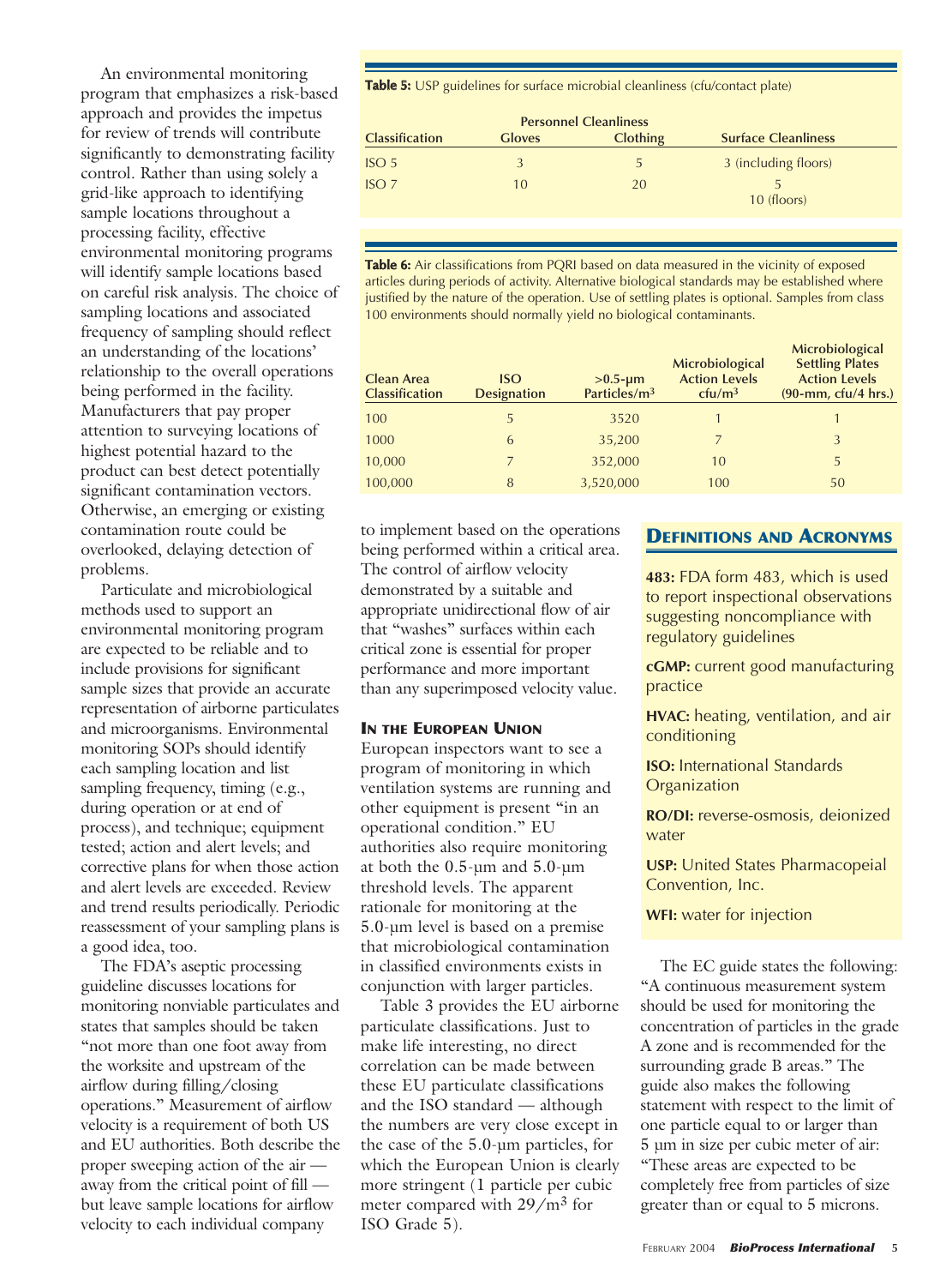**Table 7:** Typical minimum recommendations for location and frequency of viables and nonviables monitoring

| Air                                         | NONVIABLES MONITORING                                                                                                                                                                  |                                                                                                                            | <b>VIABLES MONITORING</b>     |                                                                                               |
|---------------------------------------------|----------------------------------------------------------------------------------------------------------------------------------------------------------------------------------------|----------------------------------------------------------------------------------------------------------------------------|-------------------------------|-----------------------------------------------------------------------------------------------|
| <b>Cleanliness</b><br><b>Classification</b> | Type of<br><b>Operation</b>                                                                                                                                                            | <b>In</b><br><b>Operation</b>                                                                                              | <b>Settle Plates</b>          | Air Sampler                                                                                   |
| ISO <sub>5</sub><br>(Grade A)               | Critical aseptic filling and<br>dispensing areas                                                                                                                                       | Not less than once per shift                                                                                               | At least four hours per shift | Once each shift                                                                               |
| ISO <sub>5</sub><br>(Grade B)               | Areas immediately adjacent to<br>Grade A areas (aseptic)<br>corridors and rooms, areas<br>where sterile components and<br>products are stored, gown room<br>exit to aseptic area, etc. | Not less than once each shift<br>for areas adjacent to Grade<br>A; not less than once daily for<br>all other Grade B areas | Once each shift               | Once each shift<br>for areas adjacent<br>to Grade A<br>(optional),<br>Once daily<br>otherwise |
| ISO <sub>7</sub><br>(Grade C)               | Nonaseptic filling of products<br>for terminal sterilization, areas<br>for preparation of equipment,<br>components, and solutions for<br>sterilization                                 | Routine sampling, once<br>weekly, minimally with<br>recertification                                                        | Once weekly                   | Once weekly                                                                                   |
| ISO 8<br>(Grade D)                          | Areas for washing and handling<br>of components and equipment<br>gown room entrance area                                                                                               | Routine sampling, typically<br>monthly, minimally with<br>recertification                                                  | Monthly                       | Monthly                                                                                       |

As it is impossible to demonstrate the absence of particles with any statistical significance, the limits are set to 1 particle/m3. During the cleanroom qualification, it should be shown that the area can be maintained within the defined limits<sup>"</sup>

Table 4 provides recommended EU microbial monitoring limits in operation. EU inspectors also place emphasis on the use of settle plates rather than the volumetric sampling favored by the US FDA. Such plates should be placed within critical zones and surrounding areas in addition to practicing volumetric air sampling when EU requirements are anticipated.

**USP Guidance:** The United States Pharmacopeial Convention, Inc. (USP) also provides some guideline levels for surface microbial cleanliness. Although its values do not constitute FDA GMP guidance, they are quite often taken under consideration in design of facilityspecific monitoring programs. Table 5 provides more detail.

#### **SOME HELPFUL SUGGESTIONS**

Can someone help us navigate this sea of environmental monitoring alphabet soup? Possibly. The Product Quality Research Institute's (PQRI's) Aseptic Processing Working Group has reviewed the FDA's preliminary concept paper entitled *Sterile Drug Products Produced by Aseptic*

*Processing* (a long-awaited replacement for the 1987 *Guideline on Sterile Drug Products Produced by Aseptic Processing*). Its final report does address the inconsistency between ISO and the European Union as follows:

Recommendation:

- The document should be standardized to the ISO designations.
- The air classification table should only use metric units for the microbial action levels.
- Replace the term "limits" (refers to microbial counts) with "Action Levels."
- Add Microbial Settling Plates to harmonize with EU Annex 1.

Table 6 summarizes the PQRI's recommended air classifications. The working group's rationale: Recommended modifications to the table harmonize it with international standards and reflect the most current published standards. Incorporation of the term "action levels" clearly conveys that the numbers provided are not productrelated specifications but levels that when exceeded must be investigated. Note that ISO class 5 is approximately equal to EU Grade A.

In any event, both the European Union and the FDA require a sound sampling plan, and most companies today seem to feel that "more is

better" when it comes to environmental monitoring. The design of the sampling plan must be covered in an approved SOP, and media controls must demonstrate sterility and growth control. Table 7 provides some typical minimum recommendations for the locations and frequency of monitoring for both nonviables and viables.

A risk-adjusted approach to the design of environmental monitoring will often lead to more frequent sampling than suggested by the minimum recommendations provided in Table 7. For example, many companies practice continuous particle monitoring in ISO 5 areas, and USP <1116> recommends particulate monitoring each shift in ISO 7 areas and twice-a-week sampling in ISO 8 areas. When observing an operation, the FDA assesses whether the facility/process design creates potential contamination routes:

• Does the design adequately incorporate appropriate separation and control measures for differing levels of air quality as required by each particular operation?

• Are material choices (composition of materials and surface quality) consistent with the need for cleaning, sanitization, and sterilization?

• Does the maintenance program appropriately address gradual breakdowns in facility infrastructure?